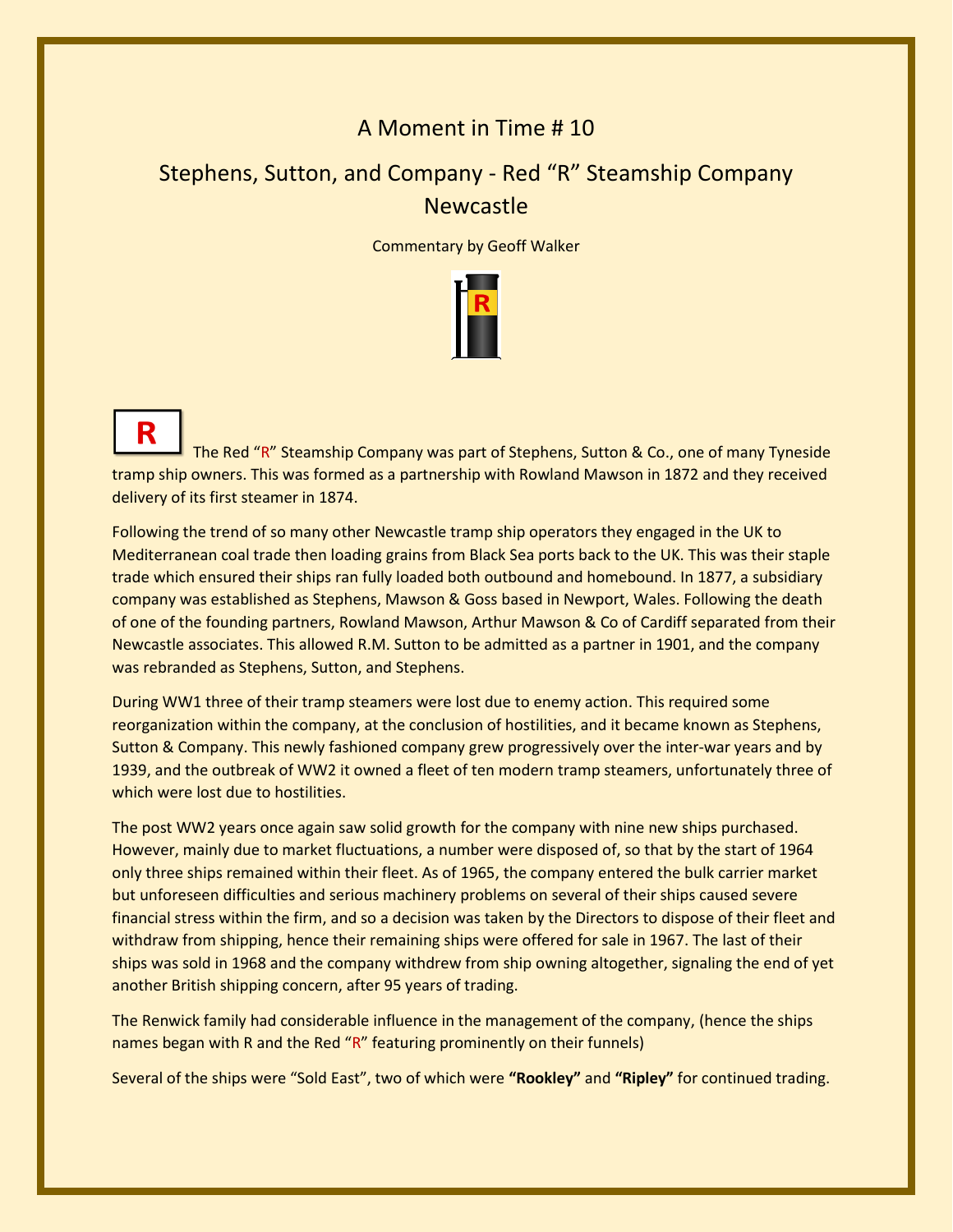See captions below.



(unknown photographer)

**Rookley.** Seen in her original Trader Navigation livery Built as **"Welsh Trader**", 7897 GRT, for Trader Nav. Co, London in 1954; 1961 purchased by Stephens, Sutton and renamed "**Rookley"**, in 1963 sold to Carrington Nav. Co, Hong Kong (John Manners Group) and renamed "**London Breeze"**, 1970 sold for further trading.



(unknown photographer)

Above – **"Ripley"** Built 1953, 5843 GRT. In 1963, after only ten years with the company she was sold to Cambay Prince SS Co, Hong Kong (John Manners Group) and renamed **"Thames Breeze"** seen here whilst under charter to others